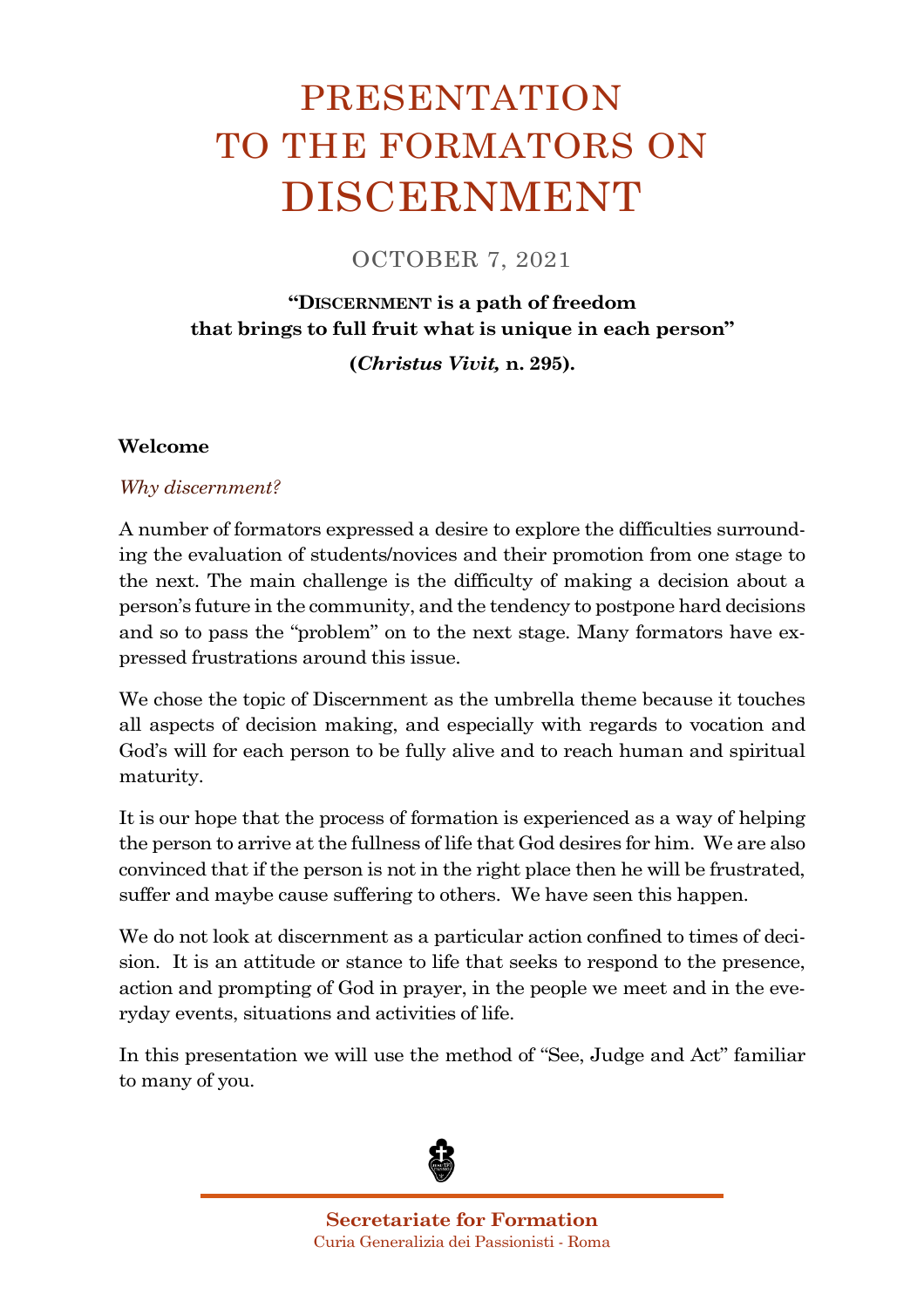# 1. SEE

#### WHAT ARE WE LOOKING AT?

We want to look at some of the real concrete experiences of making choices. The whole of life is a series of choices and decisions. Formation is not an exception.

### (A) DISCERNMENT IN THE SELECTION OF CANDIDATES

Someone chooses to apply for admission to the congregation and we use some method of discerning if this person is a suitable candidate. The person may know very little about the community and its mission and the community may know little or nothing of the candidate and his background. How can we decide?

This initial discernment is difficult because the applicant may live very far from the community, and it is not always easy for the vocation promoter to visit the family, local parish, school etc. in order to know the applicant better. We know from hard experience how important it is to know the applicant, his family and background before committing to him.

We have to use our natural abilities of mind and heart in arriving at decisions. Knowledge, common sense and the experience of life are essential but not sufficient. When it comes to a person's vocation in life it is necessary to turn to God in prayer in order to "discern" God's will for this person at this time and in this place.

#### (B) DISCERNMENT AS THE ABIDING ATMOSPHERE OF FORMATION

When the person has been accepted into the formal program of formation and begins his studies, it is easy for him to get so involved in study and the desire to achieve academically that the formative process of accompaniment and ongoing discernment can be sidelined. This is a challenge that needs to be faced head on.

Discernment in the sense of attunement to the workings of God in our lives is the heart of formation. **This is the atmosphere in which formation takes place at every stage. The formator and the candidate have to make time for ongoing discernment and growth in vocation at every stage of formation**.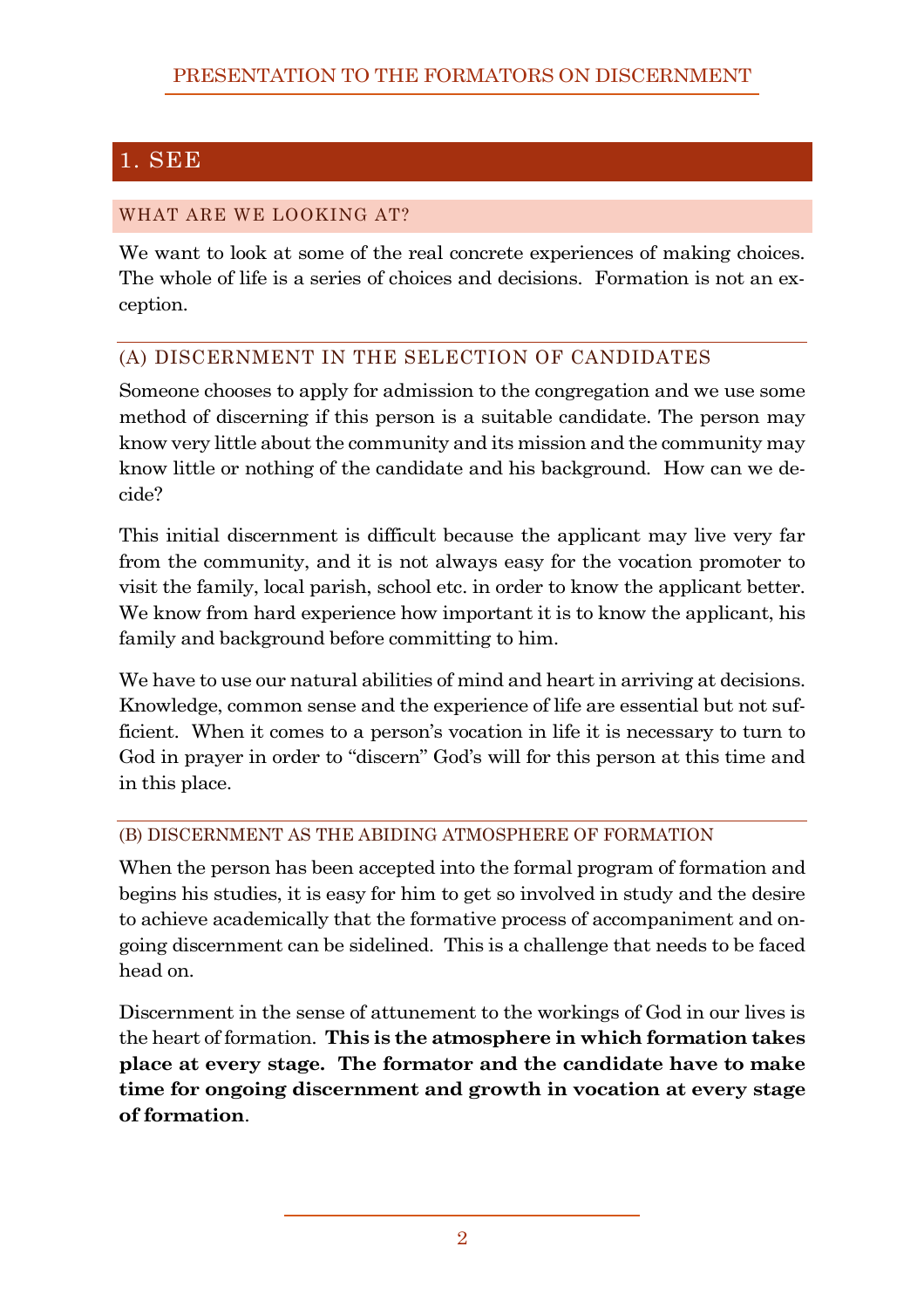#### (C ) DISCERNMENT IN THE KEY MOMENTS OF DECISION MAKING

When the time comes to progress from one stage to the next, a more formal process of discernment is needed. This is discernment leading to the practical decision about moving forward or not. This is a time for the person to reflect prayerfully and honestly on his life, his experience in the community, his desire to serve God and God's people etc. The community also needs to pray in order to see if there is a fit between what they know of the candidate and the life and mission of the congregation.

This is not a tribunal that sits in judgment. The entire process is done in a spirit of prayer and the desire to help the person to realize God's will for him.

The process should include the input of the candidate who is praying and reflecting on his life, the formators and the formation community who have come to know the candidate, his fellow students and peers, people from outside who know him through pastoral work etc.

It is important that an open and honest process leads to a clear decision.

## 2. JUDGE/ILLUMINATION

### DISCERNMENT IN TODAY'S CHURCH

The importance of discernment has become a major theme in the pontificate of Pope Francis. He emphasizes discernment in every aspect of life and in particular during formation.

*"We are free, with the freedom of Christ. Still, the Lord asks us to examine what is within us – our desires, anxieties, fears and questions – and what takes place all around us – "the signs of the times" – and thus to recognize the paths that lead to complete freedom. "Test everything; hold fast to what is good" (1 Thess 5:21)"* (Gaudete et Exultate no. 168).

Discernment presupposes the person's life of prayer and closeness to God. It also presupposes a level of human and spiritual maturity that gives him the inner **freedom** to pray and to really mean "not my will but your will be done."

Another name for inner freedom is detachment and this is an important theme in Catholic spirituality. Detachment and abandonment to the Will of God are at the heart of discernment.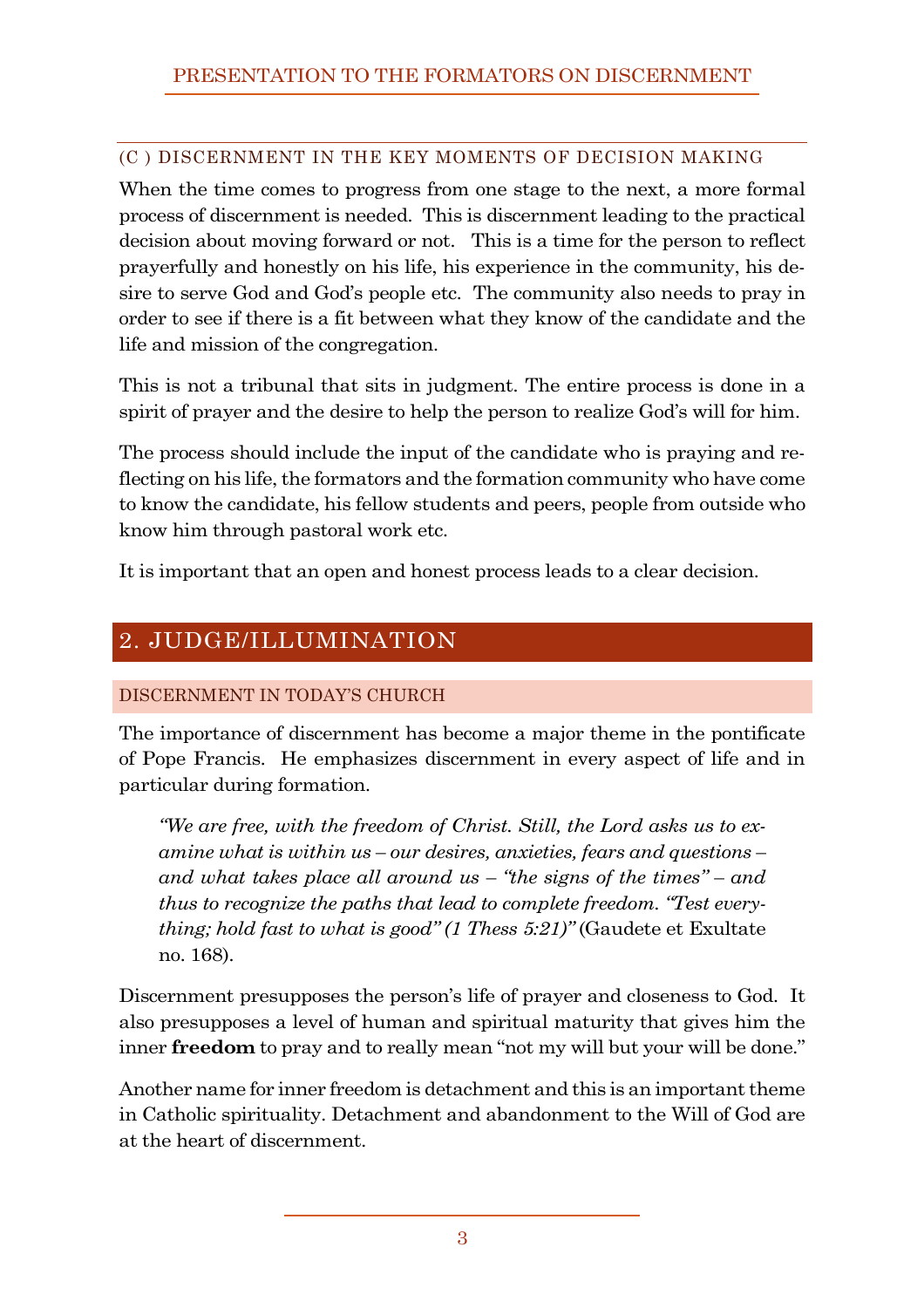*"Even though it includes reason and prudence, discernment goes beyond them, for it seeks to be in tune with the unique and mysterious plan that God has for each of us, which takes shape amid so many varied situations and limitations"* (G et E).

#### DISCERNMENT AND THE FORMATOR

I want to suggest that developing the habit of discernment is a very fruitful way of being a formator. It implies being in tune with the Holy Spirit, or at least learning to be more open to and reliant on the guidance of the Spirit in prayer, personal reflection and a sensitive attention to what is happening around you.

To be a person of discernment is to renounce the need to be in control and so to be less anxious, less angry and disappointed with yourself and others. These are the feelings and attitudes that impede good communication and block growth in human and spiritual maturity. They also provoke similar feelings and responses in others.

To recognize the value of discernment is to learn to be open to the Spirit and to others who can help, advise, and make a contribution to your ministry. It is to know that I cannot do this work on my own, I cannot help the young men without the help of God and of others.

Through developing the habit of discernment I learn to walk together with others in this precious and delicate ministry of formation.

## 3. ACTION

We will look at just two practical applications of our reflections on discernment

#### (A) INITIAL PROCESS OF DISCERNMENT AND SELECTION OF CANDIDATES

Since the initial discernment is so decisive it is important to have a good process of selection. We have already mentioned how important but difficult it is to know the applicant and his background.

Formation is a very demanding ministry and costs a lot in terms of financial investment and the time, energy of the formation personnel. It is an injustice to both the candidate and the community to invite him into the program if he is clearly unsuitable.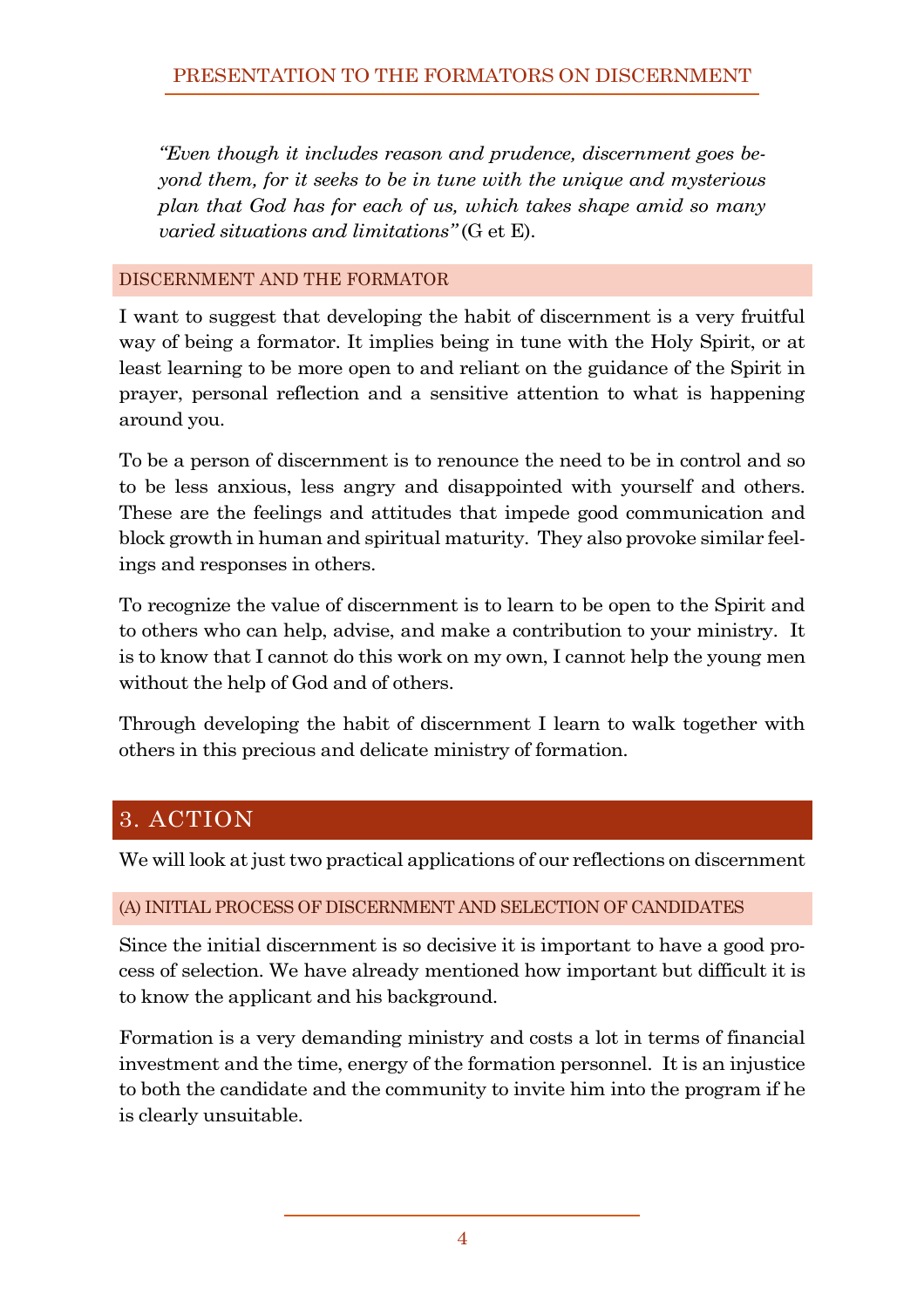## PRESENTATION TO THE FORMATORS ON DISCERNMENT

*The Gift of Priestly Vocation* (2017) no. 155 states that there should be a one year Propaedeutic experience for all candidates for the priesthood. We think religious congregations can benefit from this also. This is a year prior to the commencement of formal studies and it could serve very well as a time of intensive discernment before either the person or the congregation makes any firm decision about his vocation. Some provinces already operate a system similar to this.

Some helpful ways of ascertaining the suitability of the applicant can be used during the propaedeutic period. A psychological assessment administered by a trained psychologist is advisable.1 This allows the character and personality of the candidate to be known better and it enables formation to be adapted more fittingly to the needs of the individual. Cultural realities and differences must be taken into account in applying such testing. It is important to stress that the formation process can help a person to grow but it does not usually change his basic psychological make-up.

#### (B) THE PROGRESSION OF THE CANDIDATE TO THE NEXT STAGE

We recall that discernment is a continuous process or habit that informs the whole of formation. The particular moments of evaluation and decision are approached in an atmosphere of prayer and in moments of silence. The candidate stands before God asking: "What do you want for me? How can I best serve you and my brothers and sisters?" In an attitude of inner freedom, he places his life in God's hands and willingly accepts the guidance of his formator and others. The process will include the participation of other people - the formation community, peers, lay men and women, etc.

It is a time when prayer, reason, and common sense work together in charity and justice. The fundamental question to be pondered: Is there a fit between this person, - with his strengths, talents, abilities as well as his weaknesses and limitations – and the Congregation, its mission etc.? What Is good for the person; what is good for the congregation?

### SOME SPECIFIC AREAS OF LIFE TO LOOK AT:

Physical health and wellbeing; human and emotional maturity; faith and personal prayer; human relationships in the community and with people outside;

<sup>1</sup> *The Gift of Priestly Vocation*, nn. 147; 191-196